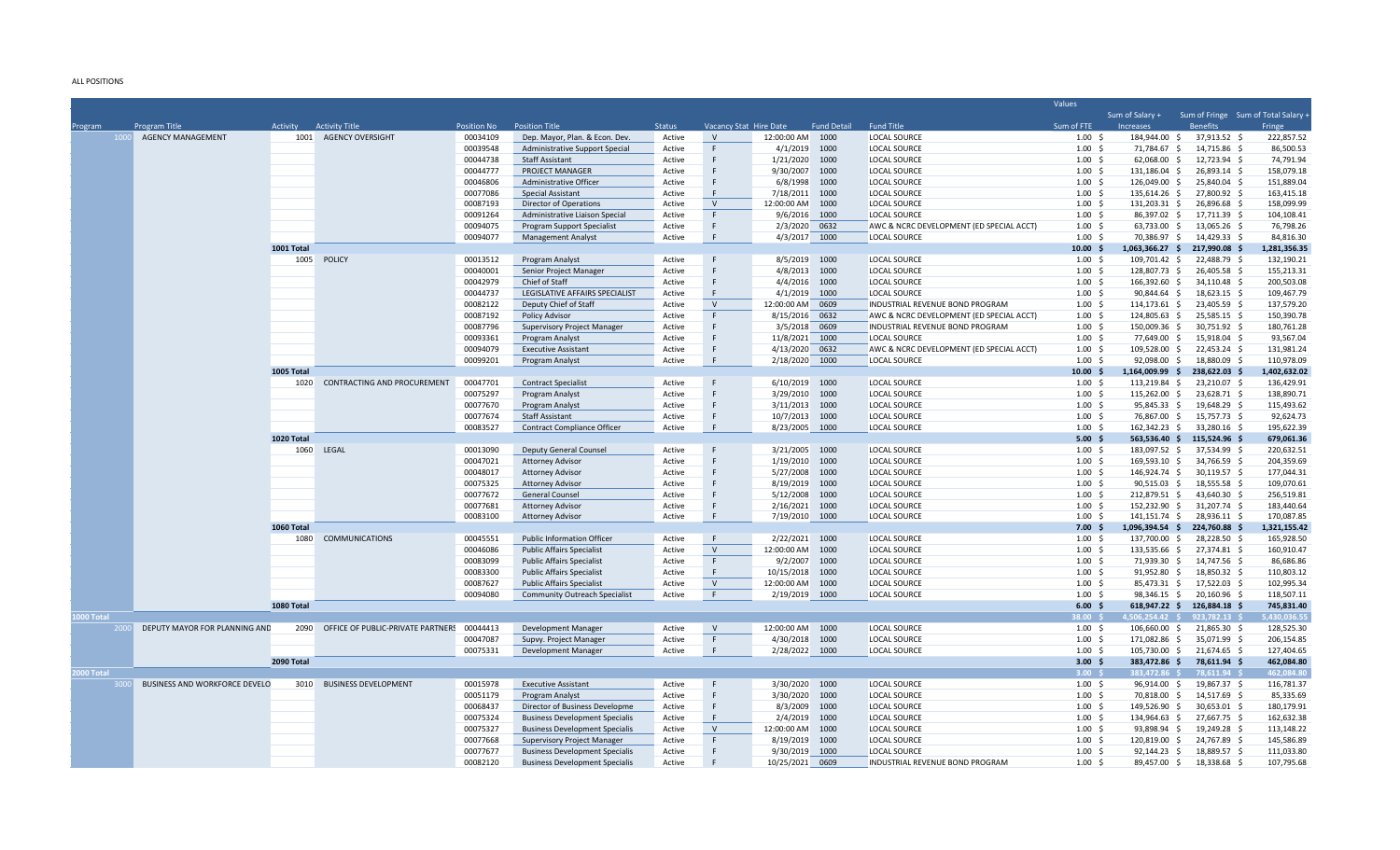ALL POSITIONS

|                    |                                      |                   |                                 |                    |                                       |               |                        |                   |                    |                                          | Values             |                       |                                     |               |
|--------------------|--------------------------------------|-------------------|---------------------------------|--------------------|---------------------------------------|---------------|------------------------|-------------------|--------------------|------------------------------------------|--------------------|-----------------------|-------------------------------------|---------------|
|                    |                                      |                   |                                 |                    |                                       |               |                        |                   |                    |                                          |                    | Sum of Salary +       | Sum of Fringe Sum of Total Salary . |               |
| Program            | <b>Program Title</b>                 | Activity          | <b>Activity Title</b>           | <b>Position No</b> | <b>Position Title</b>                 | <b>Status</b> | Vacancy Stat Hire Date |                   | <b>Fund Detail</b> | <b>Fund Title</b>                        | Sum of FTE         | <b>Increases</b>      | <b>Benefits</b>                     | Fringe        |
|                    | <b>BUSINESS AND WORKFORCE DEVELO</b> | 3010              | <b>BUSINESS DEVELOPMENT</b>     | 00087474           | <b>Business Development Specialis</b> | Active        | F                      | 6/25/2018 1000    |                    | <b>LOCAL SOURCE</b>                      | $1.00 \,$ \$       | 99.653.63 \$          | 20.428.99 \$                        | 120.082.62    |
|                    |                                      |                   |                                 | 00091422           | <b>Business Development Specialis</b> | Active        | F                      | 8/11/2014 1000    |                    | <b>LOCAL SOURCE</b>                      | $1.00 \,$ \$       | 115,089.12 \$         | 23,593.27 \$                        | 138,682.39    |
|                    |                                      | <b>3010 Total</b> |                                 |                    |                                       |               |                        |                   |                    |                                          | 10.00 S            |                       | 1,063,285.45 \$ 217,973.50 \$       | 1,281,258.95  |
| 000 Total          |                                      |                   |                                 |                    |                                       |               |                        |                   |                    |                                          | 10.00              | 1.063.285.45 \$       | 217.973.50                          | 1.281.258.9   |
|                    | PROJECT INVESTMENT                   | 5035              | <b>INDUSTRIAL REVENUE BOND</b>  | 00012012           | Dir, Revenue Bond-Enterprise          | Active        | F                      | 10/11/1998 0609   |                    | INDUSTRIAL REVENUE BOND PROGRAM          | 1.00 <sub>5</sub>  | 135,486.86 \$         | 27,774.81 \$                        | 163,261.67    |
|                    |                                      |                   |                                 | 00033374           | <b>PROJECT MANAGER</b>                | Active        |                        | 4/18/1983         | 0609               | INDUSTRIAL REVENUE BOND PROGRAM          | $1.00\frac{1}{5}$  | 136,208.00 \$         | 27,922.64 \$                        | 164,130.64    |
|                    |                                      |                   |                                 | 00047037           | PROJECT MANAGER                       | Active        |                        | 11/5/2012         | 0609               | INDUSTRIAL REVENUE BOND PROGRAM          | $1.00\frac{1}{5}$  | 99,323.00 \$          | 20,361.22 \$                        | 119,684.22    |
|                    |                                      |                   |                                 | 00077967           | Program Analyst                       | Active        |                        | 9/17/2007         | 0609               | INDUSTRIAL REVENUE BOND PROGRAM          | $1.00 \pm 5$       | 75,121.55 \$          | 15,399.92 \$                        | 90,521.47     |
|                    |                                      |                   |                                 | 00093237           | Program Analyst                       | Active        | F                      | 3/24/2014         | 0609               | INDUSTRIAL REVENUE BOND PROGRAM          | 1.00 <sup>5</sup>  | 71,165.96 \$          | 14,589.02 \$                        | 85,754.98     |
|                    |                                      | 5035 Total        |                                 |                    |                                       |               |                        |                   |                    |                                          | 5.00%              | 517,305.37 \$         | 106,047.61 \$                       | 623,352.98    |
|                    |                                      | 5080              | <b>GREAT STREETS INITIATIVE</b> | 00082123           | <b>Business Development Specialis</b> | Active        | F                      | 7/20/2020 1000    |                    | <b>LOCAL SOURCE</b>                      | $1.00\frac{1}{5}$  | 105,730.00 \$         | 21,674.65 \$                        | 127,404.65    |
|                    |                                      | 5080 Total        |                                 |                    |                                       |               |                        |                   |                    |                                          | 1.00%              | 105,730.00 \$         | 21,674.65 \$                        | 127,404.65    |
|                    |                                      | 5085              | <b>GRANTS</b>                   | 00046867           | <b>Grants Management Specialist</b>   | Active        | $\mathsf{F}$           | 2/5/2018          | 0632               | AWC & NCRC DEVELOPMENT (ED SPECIAL ACCT) | $1.00 \pm 5$       | 65,812.40 \$          | 13,491.54 \$                        | 79,303.94     |
|                    |                                      |                   |                                 | 00046939           | <b>Grants Management Specialist</b>   | Active        | E                      | 9/5/2017 0632     |                    | AWC & NCRC DEVELOPMENT (ED SPECIAL ACCT) | 1.00 <sup>5</sup>  | 69,845.40 \$          | 14,318.31 \$                        | 84,163.71     |
|                    |                                      |                   |                                 | 00075323           | <b>Grants Management Specialist</b>   | Active        |                        | 2/28/2011         | 1000               | <b>LOCAL SOURCE</b>                      | $1.00 \pm 5$       | 103,400.22 \$         | 21,197.05 \$                        | 124,597.27    |
|                    |                                      |                   |                                 | 00094076           | <b>Grants Management Specialist</b>   | Active        |                        | 2/5/2018          | 0632               | AWC & NCRC DEVELOPMENT (ED SPECIAL ACCT) | $1.00 \pm 1.00$    | 65,812.40 \$          | 13,491.54 \$                        | 79,303.94     |
|                    |                                      |                   |                                 | 00094078           | Administrative Liaison Special        | Active        | F                      | 6/30/2014         | 0632               | AWC & NCRC DEVELOPMENT (ED SPECIAL ACCT) | $1.00 \pm 5$       | 81,211.64 \$          | 16,648.39 \$                        | 97,860.03     |
|                    |                                      | 5085 Total        |                                 |                    |                                       |               |                        |                   |                    |                                          | 5.00 S             | 386,082.06 \$         | 79,146.83 \$                        | 465.228.89    |
| 000 Total          |                                      |                   |                                 |                    |                                       |               |                        |                   |                    |                                          | 11.00              | $.009.117.43 \quad S$ | 06.869.09                           | 1.215.986.52  |
|                    | <b>REAL ESTATE DEVELOPMENT</b>       | 6020              | DEVELOPMENT AND DISPOSITION     | 00000790           | Development Manager                   | Active        | E                      | 9/13/2021 1000    |                    | <b>LOCAL SOURCE</b>                      | 1.00 <sub>5</sub>  | 122.662.00 \$         | 25.145.71 \$                        | 147.807.71    |
|                    |                                      |                   |                                 | 00009329           | Development Manager                   | Active        | F                      | 8/8/2016          | 1000               | <b>LOCAL SOURCE</b>                      | $1.00 \pm 5$       | 109,912.75 \$         | 22,532.11 \$                        | 132,444.86    |
|                    |                                      |                   |                                 | 00038374           | Director, Real Estate                 | Active        |                        | 1/2/2015          | 1000               | LOCAL SOURCE                             | $1.00 \pm 5$       | 189,991.41 \$         | 38,948.24 \$                        | 228,939.65    |
|                    |                                      |                   |                                 | 00046753           | Development Manager                   | Active        |                        | 2/19/2019         | 1000               | <b>LOCAL SOURCE</b>                      | $1.00 \pm 5$       | 115,889.00 \$         | 23,757.24 \$                        | 139,646.24    |
|                    |                                      |                   |                                 | 00047110           | Development Manager                   | Active        |                        | 4/27/2020         | 1000               | <b>LOCAL SOURCE</b>                      | 1.00 <sub>5</sub>  | 136,208.00 \$         | 27,922.64 \$                        | 164,130.64    |
|                    |                                      |                   |                                 | 00047531           | Development Manager                   | Active        |                        | 9/30/2019         | 1000               | <b>LOCAL SOURCE</b>                      | $1.00\frac{1}{5}$  | 96,960.25 \$          | 19,876.85 \$                        | 116,837.10    |
|                    |                                      |                   |                                 | 00047702           | Development Manager                   | Active        |                        | 1/7/2019          | 1000               | <b>LOCAL SOURCE</b>                      | $1.00\frac{1}{5}$  | 115,262.00 \$         | 23,628.71 \$                        | 138,890.71    |
|                    |                                      |                   |                                 | 00070043           | Supvy. Project Manager                | Active        |                        | 10/1/2007         | 1000               | <b>LOCAL SOURCE</b>                      | $1.00 \pm 5$       | 149,035.29 \$         | 30,552.23 \$                        | 179,587.52    |
|                    |                                      |                   |                                 | 00077671           | <b>Supervisory Development Manage</b> | Active        |                        | 7/10/2017         | 1000               | <b>LOCAL SOURCE</b>                      | $1.00 \pm 5$       | 148,258.02 \$         | 30,392.89                           | 178,650.91    |
|                    |                                      |                   |                                 | 00077673           | Senior Project Manager                | Active        | F                      | 8/8/2016          | 1000               | <b>LOCAL SOURCE</b>                      | $1.00 \pm 5$       | 142,978.26 \$         | 29,310.54 \$                        | 172,288.80    |
|                    |                                      |                   |                                 | 00077676           | <b>Development Manage</b>             | Active        | V                      | 12:00:00 AM       | 1000               | <b>LOCAL SOURCE</b>                      | $1.00\frac{1}{5}$  | 105,730.00 \$         | 21,674.65 \$                        | 127,404.65    |
|                    |                                      |                   |                                 | 00077680           | <b>Executive Assistant</b>            | Active        | $\mathsf{F}$           | 3/25/2013         | 1000               | <b>LOCAL SOURCE</b>                      | $1.00 \pm 5$       | 109,528.00 \$         | 22,453.24 \$                        | 131,981.24    |
|                    |                                      |                   |                                 | 00083567           | Development Manager                   | Active        |                        | 3/16/2020 0609    |                    | INDUSTRIAL REVENUE BOND PROGRAM          | $1.00 \pm 5$       | 99,323.00 \$          | 20,361.22 \$                        | 119,684.22    |
|                    |                                      |                   |                                 | 00084819           | Development Manager                   | Active        |                        | 2/24/2020         | 1000               | <b>LOCAL SOURCE</b>                      | $1.00 \pm 5$       | 115,262.00 \$         | 23,628.71 \$                        | 138,890.71    |
|                    |                                      |                   |                                 | 00093259           | <b>Supervisory Project Manager</b>    | Active        |                        | 5/12/2008         | 1000               | LOCAL SOURCE                             | $1.00 \pm 5$       | 150.009.92 \$         | 30,752.03 \$                        | 180,761.95    |
|                    |                                      |                   |                                 | 00102378           | Development Manager                   | Active        |                        | 1/18/2022         | 1000               | <b>LOCAL SOURCE</b>                      | $1.00 \pm 5$       | 105,730.00 \$         | 21,674.65 \$                        | 127,404.65    |
|                    |                                      |                   |                                 | 00102379           | Supvy. Project Manager                | Active        | F                      | 1/2/2015 1000     |                    | <b>LOCAL SOURCE</b>                      | $1.00 \,$ \$       | 166.365.44 \$         | 34.104.92 \$                        | 200,470.36    |
|                    |                                      | 6020 Total        |                                 |                    |                                       |               |                        |                   |                    |                                          | 17.00 <sub>5</sub> | 2,179,105.34 \$       | 446.716.58 \$                       | 2,625,821.92  |
|                    |                                      | 6030              | NEW COMMUNITIES INITIATIVE      | 00008929           | Development Manager                   | Active        | V                      | 12:00:00 AM  1000 |                    | <b>LOCAL SOURCE</b>                      | 1.00 <sub>5</sub>  | 130,538.84 \$         | 26,760.46 \$                        | 157,299.30    |
|                    |                                      |                   |                                 | 00072947           | PROJECT MANAGER                       | Active        | F                      | 2/27/2012 1000    |                    | <b>LOCAL SOURCE</b>                      | $1.00 \pm 5$       | 119,881.18 \$         | 24,575.64 \$                        | 144,456.82    |
|                    |                                      |                   |                                 | 00087521           | PROJECT MANAGER                       | Active        | F                      | 8/16/2010 1000    |                    | LOCAL SOURCE                             | $1.00 \pm 5$       | 125,974.82 \$         | 25,824.84 \$                        | 151,799.66    |
|                    |                                      | <b>6030 Total</b> |                                 |                    |                                       |               |                        |                   |                    |                                          | 3.00%              | 376,394.84 \$         | 77,160.94 \$                        | 453,555.78    |
|                    |                                      | 6040              | ST ELIZABETHS                   | 00075328           | <b>DIRECTOR</b>                       | Active        | F                      | 3/16/2012 1000    |                    | <b>LOCAL SOURCE</b>                      | $1.00 \pm 5$       | 167,769.37 \$         | 34,392.72 \$                        | 202,162.09    |
|                    |                                      |                   |                                 | 00089378           | Development Manager                   | Active        | V                      | 12:00:00 AM 1000  |                    | <b>LOCAL SOURCE</b>                      | $1.00 \pm 5$       | 86,489.25 \$          | 17,730.30 \$                        | 104,219.55    |
|                    |                                      | 6040 Total        |                                 |                    |                                       |               |                        |                   |                    |                                          | 2.00%              | 254,258.62 \$         | 52,123.02 \$                        | 306,381.64    |
|                    |                                      | 6050              | <b>WALTER REED</b>              | 00046378           | Special Assistant                     | Active        | F                      | 6/22/2015 0632    |                    | AWC & NCRC DEVELOPMENT (ED SPECIAL ACCT) | $1.00\frac{1}{5}$  | 138,175.56 \$         | 28,325.99 \$                        | 166,501.55    |
|                    |                                      |                   |                                 | 00075330           | Development Manager                   | Active        | F                      | 3/19/2018 1000    |                    | <b>LOCAL SOURCE</b>                      | $1.00 \pm $        | 89,920.93 \$          | 18,433.79 \$                        | 108,354.72    |
|                    |                                      | 6050 Total        |                                 |                    |                                       |               |                        |                   |                    |                                          | $2.00 \div$        | 228,096.49 \$         | 46,759.78 \$                        | 274,856.27    |
| 000 Total          |                                      |                   |                                 |                    |                                       |               |                        |                   |                    |                                          | 24.00 S            | $037.855.29$ \$       | 622.760.32 \$                       | 1.660.615.6   |
| 100F               | AGENCY FINANCIAL OPERATIONS          | 110F              | <b>BUDGET OPERATIONS</b>        | 00034920           | <b>Agency Fiscal Officer</b>          | Active        | - F                    | 2/16/2010 1000    |                    | LOCAL SOURCE                             | $1.00\frac{1}{5}$  | 197,450.00 \$         | 40,477.25 \$                        | 237,927.25    |
|                    |                                      |                   |                                 | 00038354           | <b>FINANCIAL MGR</b>                  | Active        | F                      | 7/20/1997 1000    |                    | <b>LOCAL SOURCE</b>                      | $1.00 \pm 5$       | 175,482.00 \$         | 35,973.81 \$                        | 211,455.81    |
|                    |                                      | 110F Total        |                                 |                    |                                       |               |                        |                   |                    |                                          | $2.00 \quad $$     | 372,932.00 \$         | 76,451.06 \$                        | 449,383.06    |
| <b>OOF Total</b>   |                                      |                   |                                 |                    |                                       |               |                        |                   |                    |                                          | 2.00 <sub>5</sub>  | 372.932.00 \$         | 76.451.06                           | 449.383.0     |
| <b>DCRP</b>        | DISTRICT RECOVERY PLAN               | <b>DRPF</b>       | DISTRICT RECOVERY PLAN          | 10011465           | Program Manager                       | Active        | V                      | 12:00:00 AM 1135  |                    | ARPA LOCAL REVENUE REPLACEMENT           | $1.00 \pm 5$       | 89,457.00 \$          | 18,338.68 \$                        | 107,795.68    |
|                    |                                      | <b>DRPF Total</b> |                                 |                    |                                       |               |                        |                   |                    |                                          | $1.00 \pm$         | 89,457.00 \$          | 18,338.68 \$                        | 107,795.68    |
| <b>CRP Tota</b>    |                                      |                   |                                 |                    |                                       |               |                        |                   |                    |                                          | 1.00               | 89.457.00 \$          | 18.338.68                           | 107.795.6     |
| <b>Grand Total</b> |                                      |                   |                                 |                    |                                       |               |                        |                   |                    |                                          | 89.00 S            |                       | 10,462,374.45 \$ 2,144,786.72 \$    | 12.607.161.17 |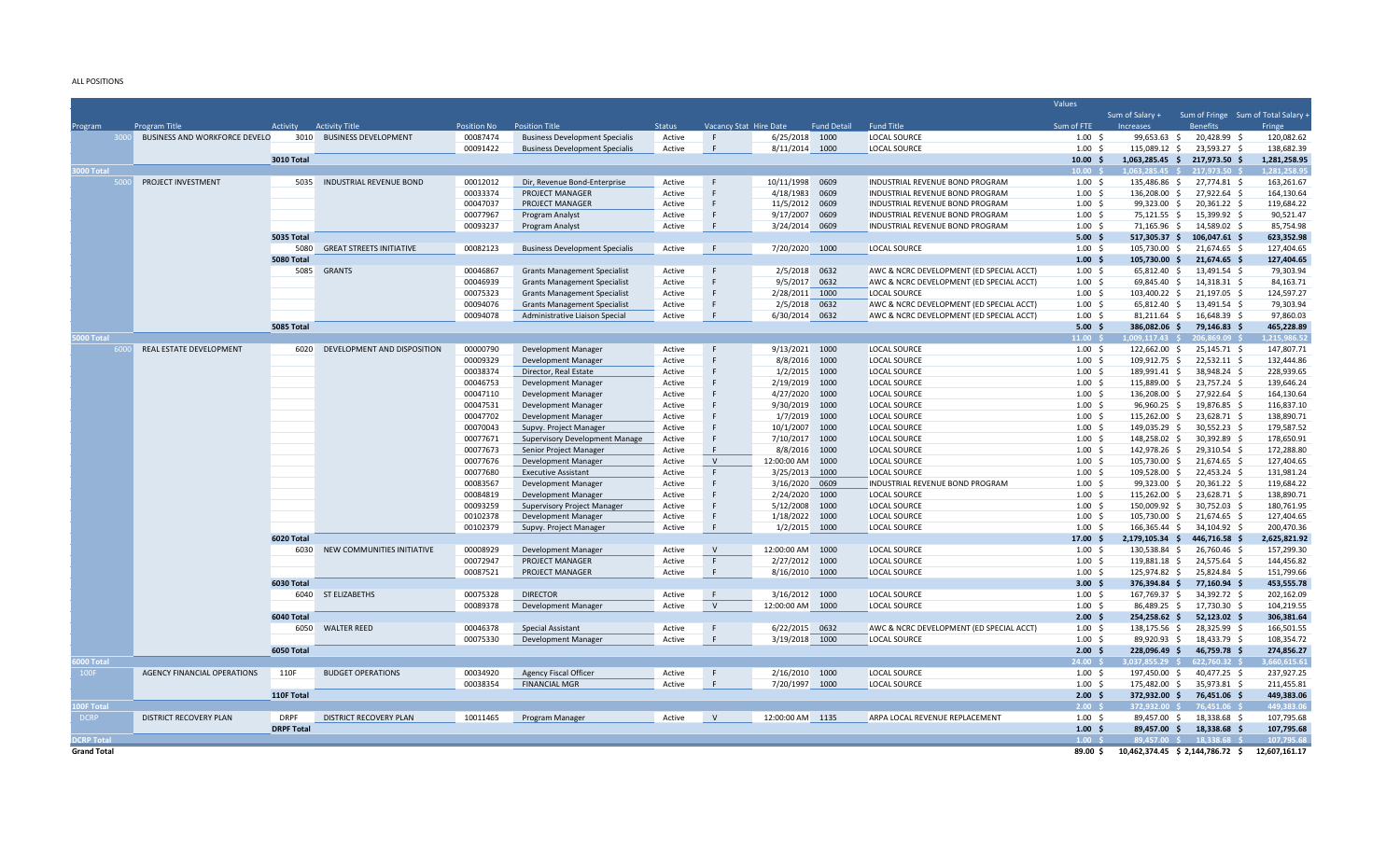ALL POSITIONS

|         |               |                         |                            |               |                        |                    |                   | Values     |                      |                                                                                                                                                                                                                                               |                                            |
|---------|---------------|-------------------------|----------------------------|---------------|------------------------|--------------------|-------------------|------------|----------------------|-----------------------------------------------------------------------------------------------------------------------------------------------------------------------------------------------------------------------------------------------|--------------------------------------------|
|         |               |                         |                            |               |                        |                    |                   |            | Sum of Salary +      |                                                                                                                                                                                                                                               | Sum of Fringe Sum of Total Salary +        |
| Program | Program Title | Activity Activity Title | Position No Position Title | <b>Status</b> | Vacancy Stat Hire Date | <b>Fund Detail</b> | <b>Fund Title</b> | Sum of FTE | Increases            | Benefits                                                                                                                                                                                                                                      | Fringe                                     |
|         |               |                         |                            |               |                        |                    |                   |            |                      | 12,607,161.17 Salary and Fringe<br>(210,732.31) Vacancy Savings (2% Local PS)<br>30,916.43 Legal Increase and Bonus<br>222,000.00 DBH MOU (2 Budget FTE)<br>15,843.08 Attorney Increase funded in 0632<br>75,000.00 Promotions funded in 0609 | 12,740,188.37 Grand Total With Adjustments |
|         |               |                         |                            |               |                        |                    |                   |            | 12,740,188.43 BFA PS | 0.06 Variance                                                                                                                                                                                                                                 |                                            |